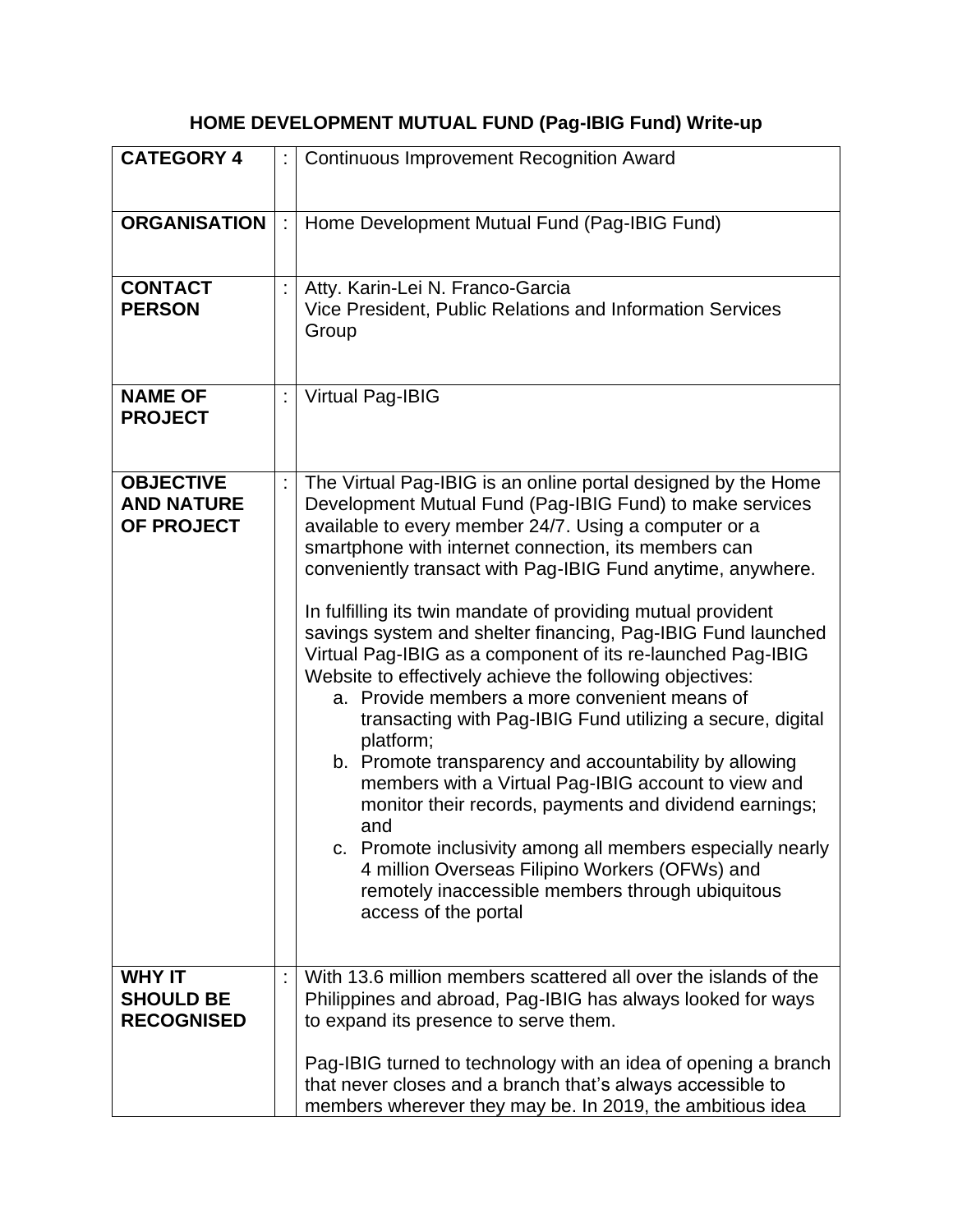| came to fruition with the launch of the Virtual Pag-IBIG $-$ an<br>online service and payment portal where members can<br>conveniently and securely access Pag-IBIG's services 24/7.<br>The Virtual Pag-IBIG brings services which are traditionally<br>availed in Pag-IBIG branches online so that members, armed<br>only with a PC or mobile phone connected to the internet, can<br>enroll for Pag-IBIG membership and get their Membership ID<br>number, get the latest news and updates on Pag-IBIG, and<br>monitor their loan application status. And by creating their own<br>Virtual Pag-IBIG accounts, members will have access to their<br>savings records and loan records.<br>What also sets the Virtual Pag-IBIG apart are its payment<br>facility and 24/7 chat feature. By using Virtual Pag-IBIG,<br>members can pay for their loans and remit their monthly Pag-<br>IBIG Savings with credit cards. And its real-time chat facility<br>allows members to converse with a Pag-IBIG staff to address<br>concerns.<br>The Virtual Pag-IBIG has truly transcended boundaries and<br>brought services closer to members ushering how members<br>can conveniently enjoy Pag-IBIG services.<br><b>Improvements in Features</b><br>Two months before its launch, the Virtual Pag-IBIG had been in<br>'Beta' version to track improvements that can be made in the<br>portal.<br>As it is a fully in-house project of the Pag-IBIG Fund, the<br>preparation of support systems, database security, website<br>rework and approvals by regulating agencies were put in place<br>over the years. The agency took nearly a decade in preparing<br>and migrating its members' 30-year old data to the system that<br>would allow the Virtual Pag-IBIG to work.<br>While members can easily monitor their transactions such as<br>payments, savings, loan application status, earned dividends<br>and others, what sets Virtual Pag-IBIG apart from other online<br>services offered by some government agencies in the<br>Philippines is its two-way communication feature $-$ the chat<br>service operating 24/7, catering especially the Overseas<br>Filipino Workers (OFWs) with a service agent from the<br>Philippines ready to answer queries. |  |
|----------------------------------------------------------------------------------------------------------------------------------------------------------------------------------------------------------------------------------------------------------------------------------------------------------------------------------------------------------------------------------------------------------------------------------------------------------------------------------------------------------------------------------------------------------------------------------------------------------------------------------------------------------------------------------------------------------------------------------------------------------------------------------------------------------------------------------------------------------------------------------------------------------------------------------------------------------------------------------------------------------------------------------------------------------------------------------------------------------------------------------------------------------------------------------------------------------------------------------------------------------------------------------------------------------------------------------------------------------------------------------------------------------------------------------------------------------------------------------------------------------------------------------------------------------------------------------------------------------------------------------------------------------------------------------------------------------------------------------------------------------------------------------------------------------------------------------------------------------------------------------------------------------------------------------------------------------------------------------------------------------------------------------------------------------------------------------------------------------------------------------------------------------------------------------------------------------------------------------------------------------|--|
|                                                                                                                                                                                                                                                                                                                                                                                                                                                                                                                                                                                                                                                                                                                                                                                                                                                                                                                                                                                                                                                                                                                                                                                                                                                                                                                                                                                                                                                                                                                                                                                                                                                                                                                                                                                                                                                                                                                                                                                                                                                                                                                                                                                                                                                          |  |
|                                                                                                                                                                                                                                                                                                                                                                                                                                                                                                                                                                                                                                                                                                                                                                                                                                                                                                                                                                                                                                                                                                                                                                                                                                                                                                                                                                                                                                                                                                                                                                                                                                                                                                                                                                                                                                                                                                                                                                                                                                                                                                                                                                                                                                                          |  |
|                                                                                                                                                                                                                                                                                                                                                                                                                                                                                                                                                                                                                                                                                                                                                                                                                                                                                                                                                                                                                                                                                                                                                                                                                                                                                                                                                                                                                                                                                                                                                                                                                                                                                                                                                                                                                                                                                                                                                                                                                                                                                                                                                                                                                                                          |  |
|                                                                                                                                                                                                                                                                                                                                                                                                                                                                                                                                                                                                                                                                                                                                                                                                                                                                                                                                                                                                                                                                                                                                                                                                                                                                                                                                                                                                                                                                                                                                                                                                                                                                                                                                                                                                                                                                                                                                                                                                                                                                                                                                                                                                                                                          |  |
|                                                                                                                                                                                                                                                                                                                                                                                                                                                                                                                                                                                                                                                                                                                                                                                                                                                                                                                                                                                                                                                                                                                                                                                                                                                                                                                                                                                                                                                                                                                                                                                                                                                                                                                                                                                                                                                                                                                                                                                                                                                                                                                                                                                                                                                          |  |
|                                                                                                                                                                                                                                                                                                                                                                                                                                                                                                                                                                                                                                                                                                                                                                                                                                                                                                                                                                                                                                                                                                                                                                                                                                                                                                                                                                                                                                                                                                                                                                                                                                                                                                                                                                                                                                                                                                                                                                                                                                                                                                                                                                                                                                                          |  |
|                                                                                                                                                                                                                                                                                                                                                                                                                                                                                                                                                                                                                                                                                                                                                                                                                                                                                                                                                                                                                                                                                                                                                                                                                                                                                                                                                                                                                                                                                                                                                                                                                                                                                                                                                                                                                                                                                                                                                                                                                                                                                                                                                                                                                                                          |  |
|                                                                                                                                                                                                                                                                                                                                                                                                                                                                                                                                                                                                                                                                                                                                                                                                                                                                                                                                                                                                                                                                                                                                                                                                                                                                                                                                                                                                                                                                                                                                                                                                                                                                                                                                                                                                                                                                                                                                                                                                                                                                                                                                                                                                                                                          |  |
|                                                                                                                                                                                                                                                                                                                                                                                                                                                                                                                                                                                                                                                                                                                                                                                                                                                                                                                                                                                                                                                                                                                                                                                                                                                                                                                                                                                                                                                                                                                                                                                                                                                                                                                                                                                                                                                                                                                                                                                                                                                                                                                                                                                                                                                          |  |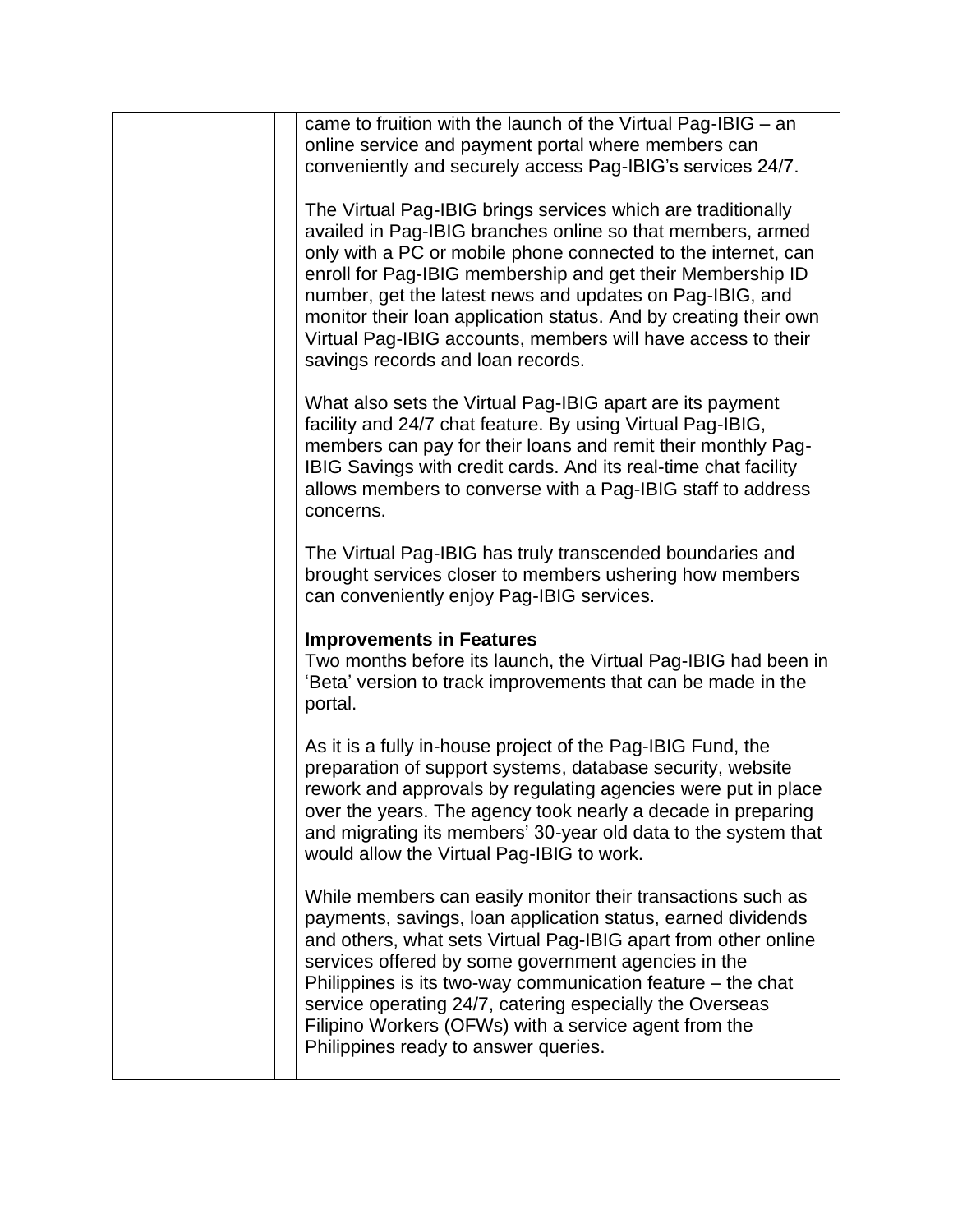| Six months after, the team behind Virtual Pag-IBIG continues to<br>improve its features and make it visible among its members.<br>Several features have been added such as Applying for Loan,<br>Applying for Loan Moratorium, and Viewing Loan Status.                                                                                                                                                                                                                |
|------------------------------------------------------------------------------------------------------------------------------------------------------------------------------------------------------------------------------------------------------------------------------------------------------------------------------------------------------------------------------------------------------------------------------------------------------------------------|
| <b>Improvements in Services</b><br>Since the Virtual Pag-IBIG launch on December 12, 2019, it<br>had been projected to reduce foot traffic in branches by 50%,<br>and is seen to improve loan processing.                                                                                                                                                                                                                                                              |
| The effects of Corona Virus Disease (COVID-19) pandemic in<br>the Philippines pushed demand for calamity loan and multi-<br>purpose loans, which compelled the agency to offer a better<br>way of filing such loans.                                                                                                                                                                                                                                                   |
| In the early weeks of the community quarantine in Metro Manila<br>(PH), the members were allowed to file their loan applications<br>through email. Since then, the total number of loan releases<br>reached almost PHP 2.24 billion (USD 44M) and helped<br>151,948 members.                                                                                                                                                                                           |
| However, more improvements were eyed by Pag-IBIG Fund in<br>fully serving the members in a time of pandemic. With this, the<br>Virtual Pag-IBIG services has been enhanced. From the prior<br>email filing of loan applications, the members now have the<br>option to file through Virtual Pag-IBIG website. Now, Virtual<br>Pag-IBIG provides online application of ALL types of short-term<br>cash loans in the website – without needing to go to the<br>branches. |
| Since launch, the Virtual Pag-IBIG has been visited 23,989,374<br>times by 1,850,850 users in 213 countries all over the world. As<br>of June 2020, there are 81,952 active Virtual Pag-IBIG<br>Accounts and 308,118 users accessing the online payment for<br>their transactions.                                                                                                                                                                                     |
| <b>Future Plans</b><br>The Virtual Pag-IBIG project is divided into three phases – the<br>first is the Virtual Pag-IBIG for Members as it was launched on<br>December 2019. While this first phase allows members to<br>cover all transactions usually done in a physical branch, the<br>Virtual Pag-IBIG has two more on-going phases to complete:                                                                                                                    |
| Second phase: Virtual Pag-IBIG for Employers - with<br>transactions to include remittances of employers, certification                                                                                                                                                                                                                                                                                                                                                 |